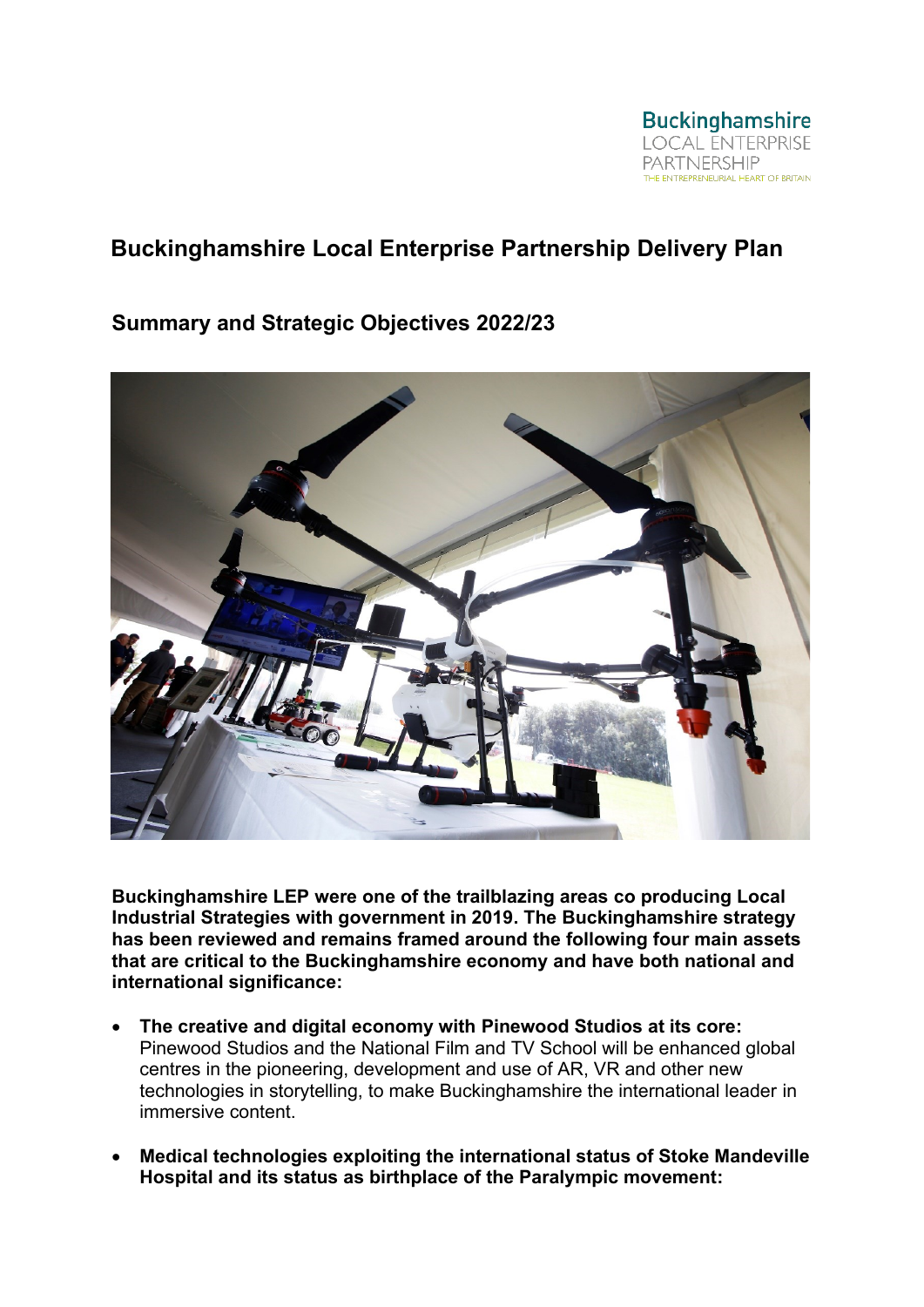Buckinghamshire will pioneer the development of an innovative, health and social care living lab, which will support the creation of an efficient and effective health and social care model, built on commercial capability.

- **Silverstone's position at the core of a high-performance technology innovation:** Silverstone will be the global location of choice for high tech innovation, developing and manufacturing technologies that will change the world.
- **The role of the Westcott Space Cluster as a key link in the UK space sector supply chain:** businesses in the Westcott Space Cluster will be at the frontier of launch, in-orbit services and satellite technologies.

These place based **assets** are supported by a series of **key drivers** linking the strategy to the other foundations of the Local Industrial Strategy notably:

#### **Skills and inspiration revolution**

Buckinghamshire businesses will collaborate more effectively with the whole skills system to ensure the available talent is inspired and equipped with the necessary skills to support the future growth of the economy.

High quality career paths, beginning with inspiring work experience opportunities will provide the workforce of the future with the aspiration and skills to work in Buckinghamshire's leading businesses in creative, space, digital health and high value manufacturing sectors.

#### **Digital infrastructure**

Resilient and future-proofed digital infrastructure will support Buckinghamshire businesses to boost productivity.

Advanced investment in a range of different providers and technologies will create a diverse and buoyant telecommunications marketplace. Investment in 'state of the art' infrastructure technologies will support businesses and individuals to adopt and exploit 'cutting edge' digital applications.

#### **Living Labs**

Enhanced, deep and long-term R&D collaborations between the public, private, academic & community sectors in Buckinghamshire will underpin a high-quality environment for testing, developing and commercialising innovation.

Living labs will drive commercial innovation at speed and scale in Buckinghamshire advancing the use and development of the latest technologies in the fields of health and social care, clean energy and future mobility.

#### **Commercialising innovation**

Buckinghamshire's businesses will top the innovation league as they double their investment in R&D.

An enhanced innovation ecosystem supported by closer collaboration between businesses and universities will enable Buckinghamshire to exceed the national 3%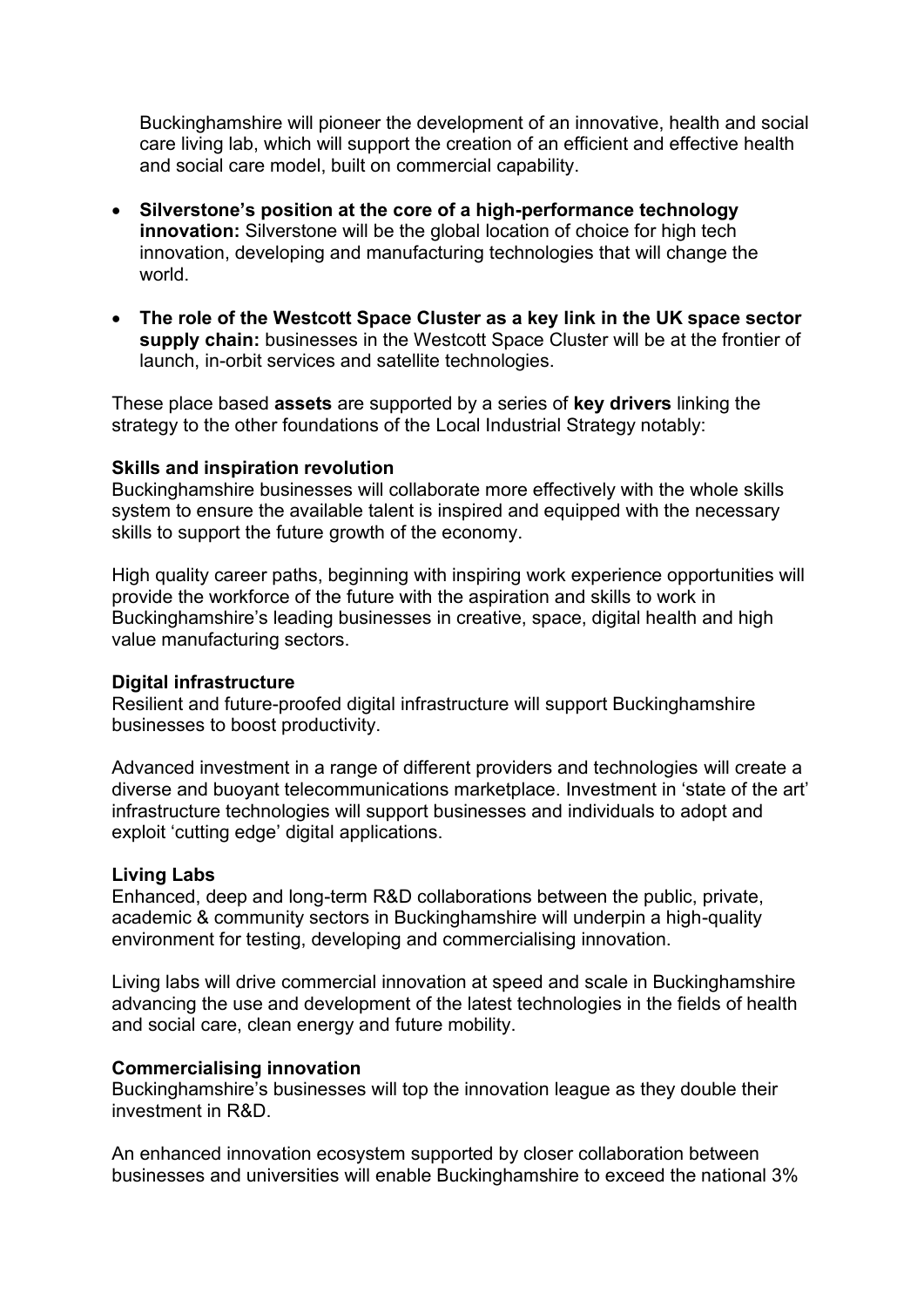R&D target leading to major improvements in businesses leadership, the development of new products and markets and their access to talent. The growth of micro, small and medium sized enterprises (SMEs) will underpin Buckinghamshire's productivity improvements.

#### **Business scale-up and efficiency**

Buckinghamshire will benefit from sustained success in enabling businesses with scale-up potential to benefit from targeted support. Successful leadership and growth programmes and improved access to finance will boost the micro-SME firm economy and establish a new generation of growth orientated firms. For further details on the strategy visit [https://www.buckstvlep.co.uk/our](https://www.buckstvlep.co.uk/our-strategies/local-industrial-strategy/)[strategies/local-industrial-strategy/](https://www.buckstvlep.co.uk/our-strategies/local-industrial-strategy/)

Our **[Economic Recovery Plan](https://www.buckstvlep.co.uk/our-strategies/buckinghamshire-economic-recovery-strategy-consultation/)** published in 2020 builds on this asset and key driver structure and seeks to support a swift recovery for the Buckinghamshire Economy and to capitalise on the new opportunities created by the post Covid working environment.

We will be investing in the development and promotion of business case proposals for initiatives linked to our Local Industrial Strategy and Economic Recovery Plan priorities. Acting as a catalyst to bring together ideas and investors and to develop investable propositions that will not only support our local ambitions but will also advance the national Levelling Up agenda.

During 2022 we will be looking to undertake a detailed review into the Green Economy of Buckinghamshire, to build upon our existing Energy Strategy and to identify where we can target support most effectively for the national plan for growth "Build Back Better".

We will also be adopting a new Digital Innovation Plan to support more efficient use of digital technologies from within our business community, this plan will sit alongside a digital infrastructure plan being developed by our colleagues at Buckinghamshire Council to enhance a more resilient and digital infrastructure.

We will deliver on government policy including The Plan for Growth and The Levelling Up White Paper by:-

- Fulfilling a strategic role, providing place-based economic expertise and insight to central and local government and helping secure long-term inclusive growth at the local level.
- Identifying key local sectors and industries, and to design and deliver interventions to make them more competitive, making the most of local opportunities.
- Delivering a programme of joined-up, expert and tailored business advice and support for local businesses through Growth Hub Structures.
- Leading on skills-based strategies to better connect with business growth requirements
- Adapting to new local priorities as part of a co-ordinated "Team Bucks" delivery approach to economic growth and regeneration.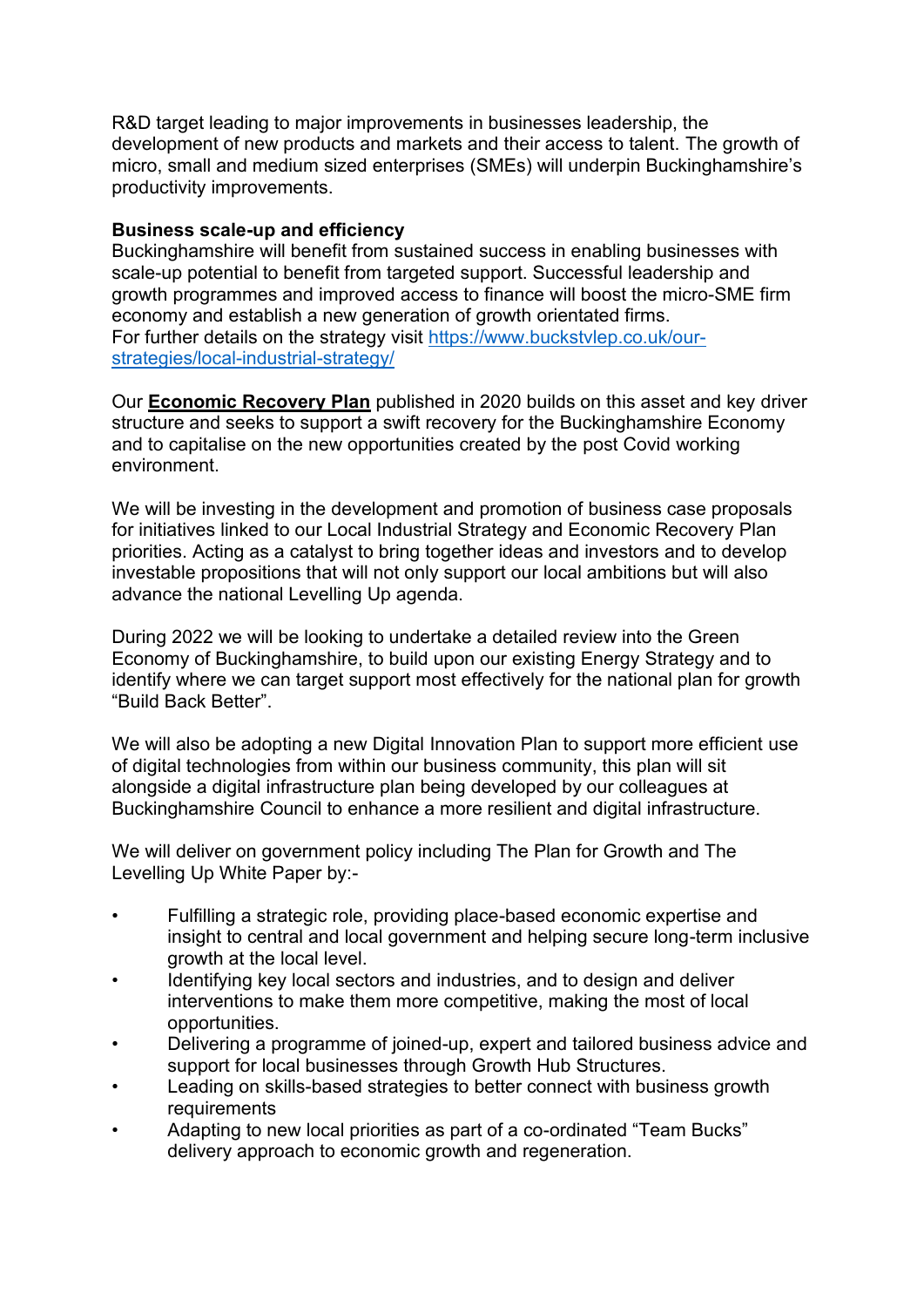A range of indicators, monitoring the progress against the Economic Recovery Plan, will be tracked and reviewed throughout the year and will be assessed for impact by the LEP Board on a quarterly basis over the next two years.

# **Local Growth Fund**

Buckinghamshire LEP has in the past secured an *exceptiona*l rating in relation to the delivery of its Local Growth Fund programme. Full programme expenditure has been both committed and defrayed. The focus has correspondingly turned towards maximising the economic outputs from this investment.

Throughout the year ahead we will continue to monitor the impact of the Local Growth Fund supported projects and in particular will ensure that land disposal is satisfactorily concluded and construction progresses on the Eastern Link Road, commencing with the Woodlands roundabout, now that the planning approval has been secured. This LEP sponsored scheme currently represents one of the largest consented mixed use employment sites within the South East of England.

A summary of Local Growth Fund project progress can be found via the attached link: <https://www.buckstvlep.co.uk/our-projects/local-growth-fund-projects/>

# **Getting Building Fund**

Buckinghamshire LEP secured £7.7m for the delivery of 10 projects from the Getting Building Fund and by 31<sup>st</sup> March 2022 100% of financial expenditure had been made to the delivery of the schemes. Practical completion of the GBF construction projects is scheduled over the first half of 2022/23 and we will be working alongside the scheme promoters to arrange opening and showcase events following fit out of the new facilities.

The most notable of these events will be the Westcott Space Expo being held on July 28<sup>th</sup> where we will be working alongside the Satellite Applications Catapult and the space sector businesses based at Westcott to showcase the new facilities, including a DISC at Plot 4000, to potential investors and other stakeholders.

| <b>Project Sponsor</b>                    | <b>Project Name</b>                  | <b>GBF</b><br>Reallocated | <b>Total Value</b> |
|-------------------------------------------|--------------------------------------|---------------------------|--------------------|
| <b>Satellite Applications</b><br>Catapult | DISC Phase 1 at Westcott             | £1,200,000                | £5,500,000         |
| Buckinghamshire Council                   | <b>Bucks Rural Broadband Project</b> | £710,000                  | £2,872,408         |
| Buckinghamshire Council                   | Bucks Rural Broadband Voucher Top Up | £300,000                  | £300,000           |

The projects supported are:-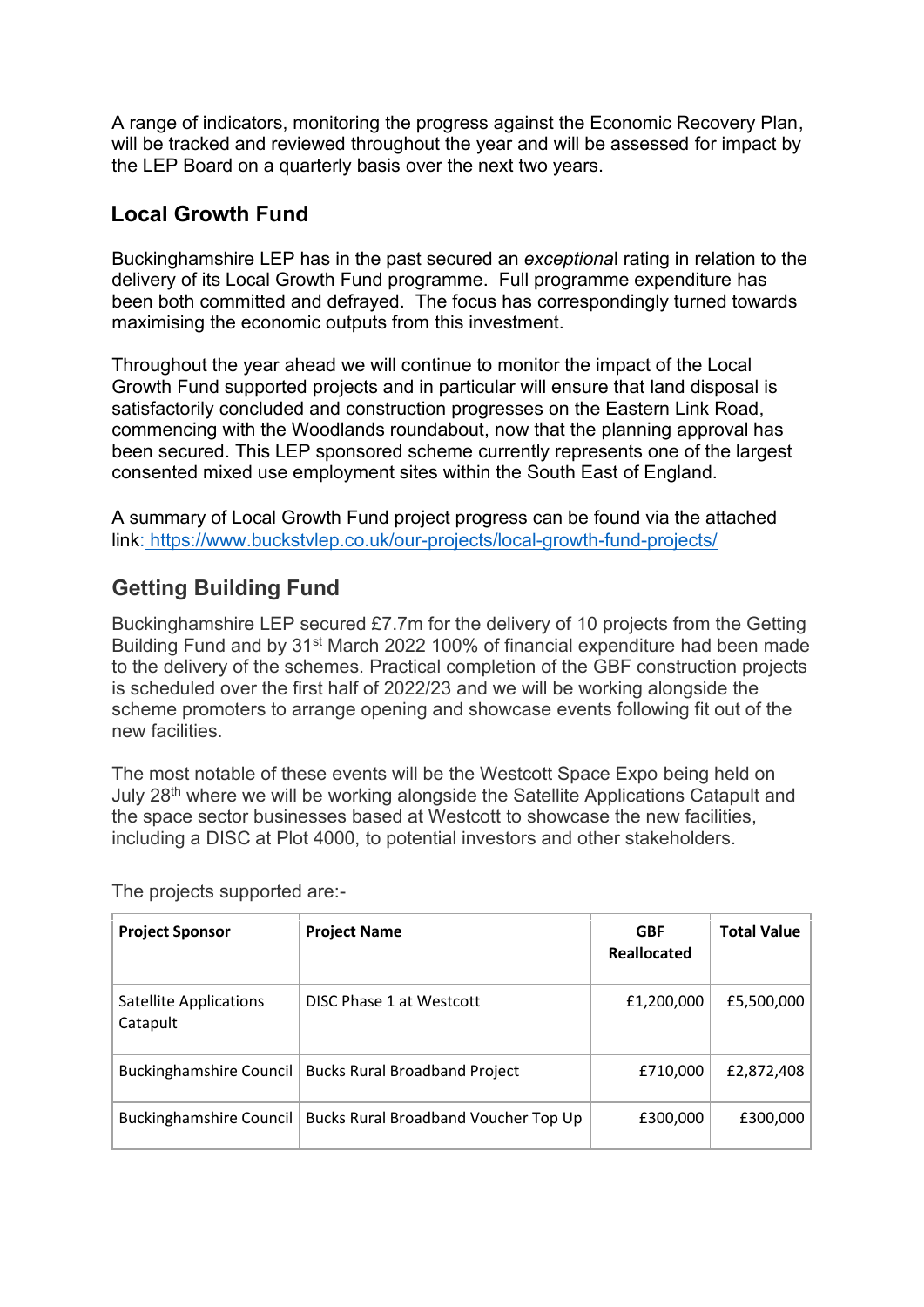| <b>Satellite Applications</b><br>Catapult | Innovation Ecosystem at Westcott                                  | £2,609,530 | £5,219,065  |
|-------------------------------------------|-------------------------------------------------------------------|------------|-------------|
| <b>URA Thrusters</b>                      | TESTA - Novel Test Facility at Westcott                           | £250,000   | £544,341    |
| <b>Flannery Plant Hire</b>                | <b>Bucks Operator Skills Hub</b>                                  | £750,000   | £3,000,000  |
| European Astrotech Ltd                    | Centre of Excellence for Rocket Engine<br>and Flow Tests Facility | £740,000   | £1,588,558  |
| <b>England's Economic</b><br>Heartland    | East West Rail-Fibre Provision Upgrade                            | £643,000   | £1,610,000  |
| <b>LUNAZ Group</b>                        | LUNAZ Applied Technologies -<br>Silverstone                       | £250,000   | £500,000    |
| D2H Group                                 | <b>Advanced Braking Facility</b>                                  | £247,470   | £800,000    |
|                                           | <b>Total</b>                                                      | £7,700,000 | £21,965,140 |

## **European Programme**

We will continue to work alongside the Managing Authorities for the European Structural Fund allocations within Buckinghamshire to monitor and review European funded projects within Buckinghamshire as the current funding regime comes to its natural conclusion and will support the transition to new domestic funding programmes such as the UK Shared Prosperity Fund.

## **UK Shared Prosperity Fund**

Buckinghamshire LEP and Growth Hub will be helping utilise our programme management experience to support Buckinghamshire Council to establish the framework for the Shared Prosperity Programme in Buckinghamshire and submit the prospectus proposals ahead of the August 1<sup>st</sup> 2022 deadline. We will act as an active participant within the new advisory group for the Buckinghamshire funding allocation.

## **Growth Hub Programme**

BLEP will ensure that the Buckinghamshire Growth Hub managed by BBF will comply with the new KPIs agreed with BEIS. This compliance will be managed through the BLEP Executive Team meetings, at the Finance and Audit Sub Group and at the bi-monthly LEP board meetings.

The Growth Hub will deliver the following services:-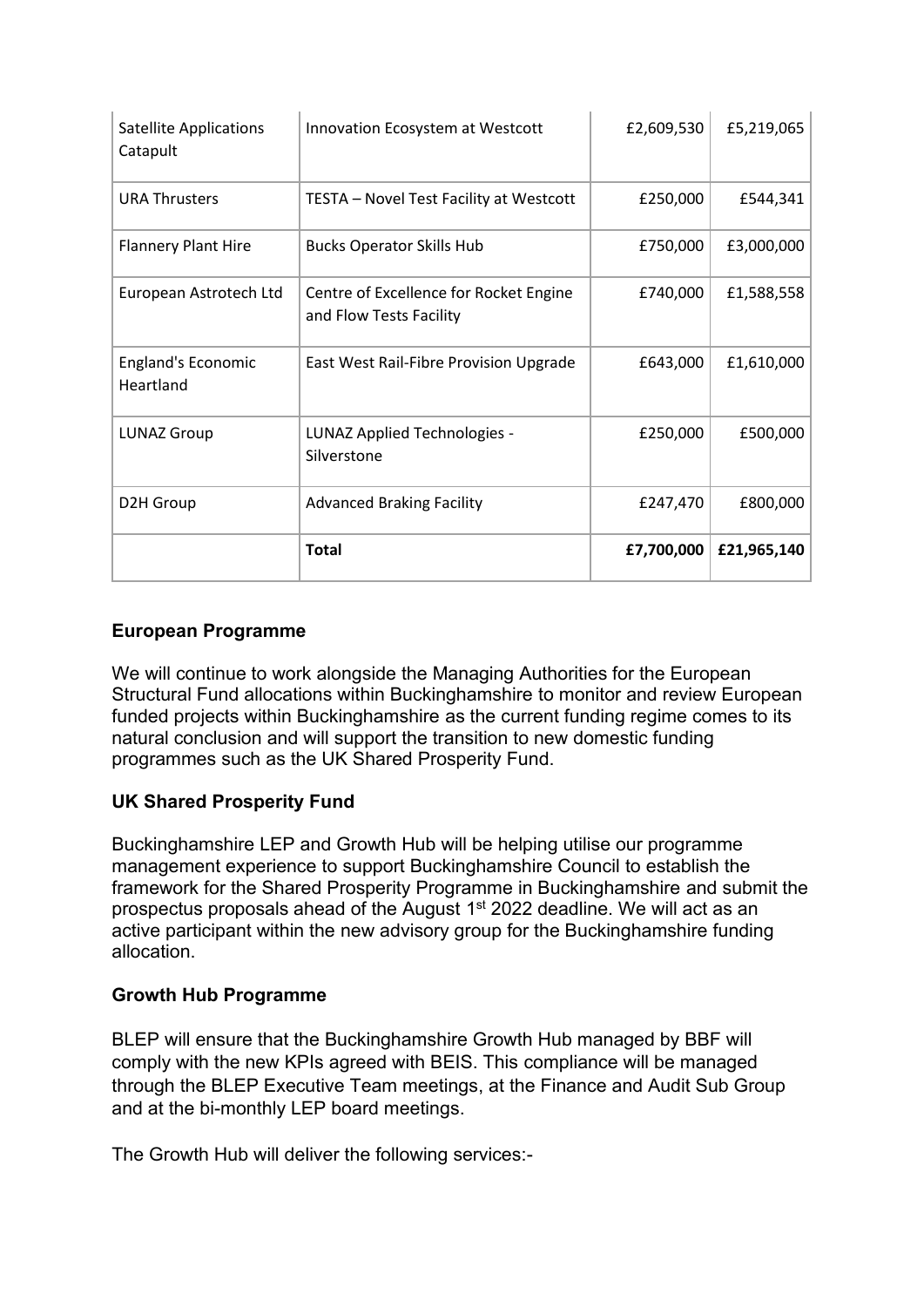- To act as a First Stop Shop for any business looking for support and / or guidance
- To increase local economic growth and employment
- To support the growth of existing businesses
- To encourage the start-up of new businesses
- To increase the Gross Value Added in the region
- To create jobs that are accessible by the local community
- To decrease the number of skills gaps in the county
- To increase the number of companies engaged with the Growth Hub and its key partners.
- To act as a catalyst for businesses to network, provide mutual support and to gain more business

#### **The Key Performance Indicators 2022/23**

**The KPIs for the Growth Hub have been set as follows: (Get Updated figures from PB). Please note that these targets are to be confirmed at the Finance & Audit Sub Group in June 2022 to reflect the 50% reduction in core funding being provided to Growth Hubs for the 2022/23 financial year.** 

| Light Assists including unique web views of the business support pages |       |
|------------------------------------------------------------------------|-------|
| <b>Medium Assists</b>                                                  | 400   |
| Intensive Assists                                                      | 150   |
| Tonnes of CO2e reduced                                                 | 1,260 |
| Projected jobs creation                                                | 400   |
| No of new products / services supported                                | 150   |
| People supported to start own business                                 |       |
| No of businesses supported with workforce skills                       |       |
| No of apprenticeship / T Level opportunities identified                |       |
| Events                                                                 | 200   |

The growth hub will also continue to support the gathering of data intelligence and will support the quarterly business barometer survey throughout 2022/23 and a full Buckinghamshire business insight survey in Q3.

#### **Skills Programme and Skills Advisory Panel**

The aim of the Bucks Skills Hub is to promote and optimise links between employers and educators, in order to help young people to become more work ready, that their ambitions are informed and aligned to identified local priority growth sectors.

The Bucks Skills Hub delivery infrastructure includes the following targets:

- To maintain current Gatsby Benchmark achievement
- 150 Apprenticeship opportunities supported
- 200 medium assists supporting businesses with workforce skills
- To extend Workforce Skills to include full a full brokerage
- Creation of a single portal for Work Readiness programmes
- To deliver the Annual Skills Show March for up to 8000 young people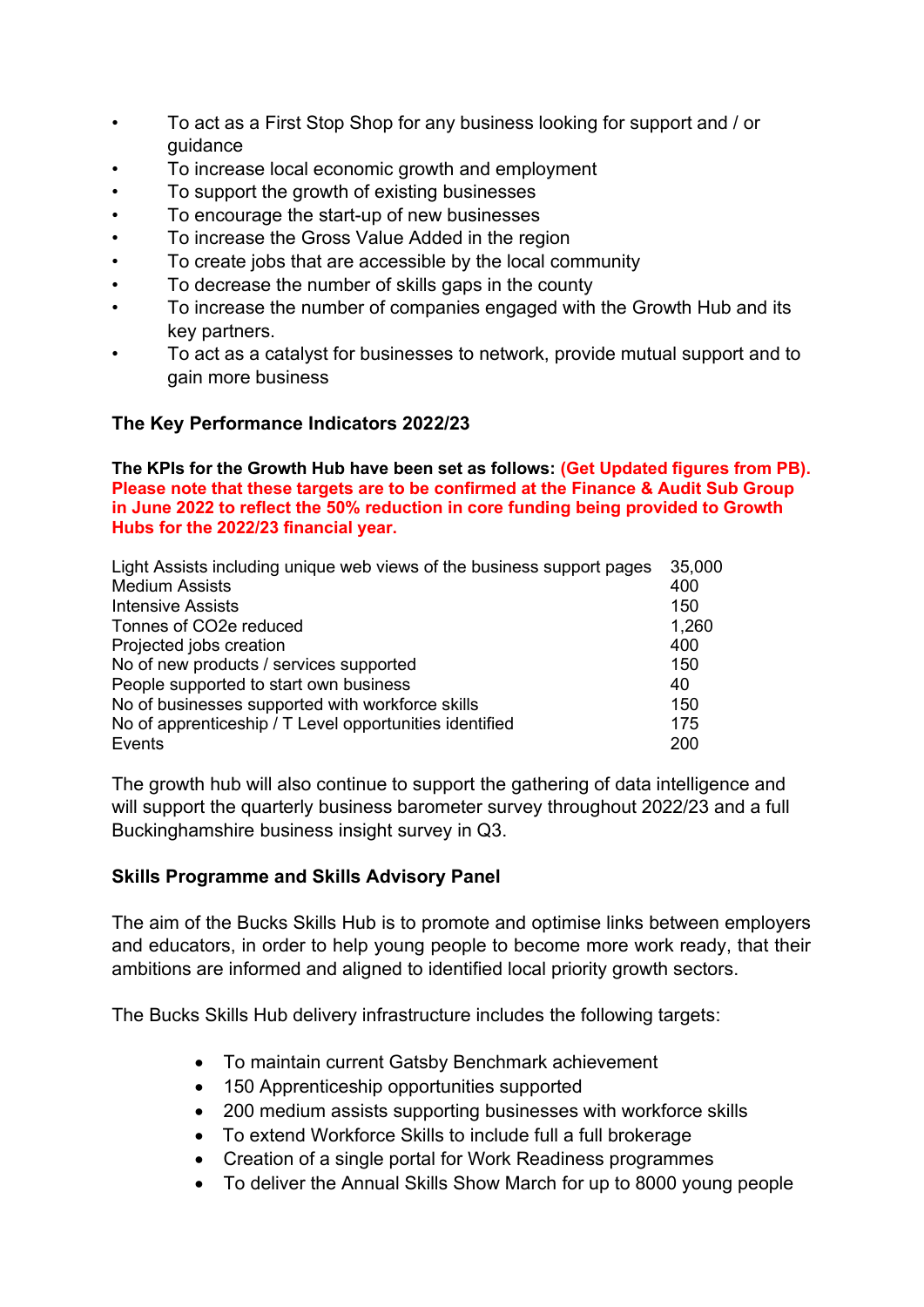- To run another STEM event in July 2022
- To hold annual Headteacher/SLT/Careers Leader/Enterprise Adviser/Employer event in July 2022

## **Skills Action Plan – over the 2022/23 financial year Buckinghamshire LEP will**

The Buckinghamshire Local Skills Report provides a framework for skills activity across the County. It is intended to inform investment decisions, collaborative activity and curriculum planning of post-16 education and training providers.

Progress towards the activities set out in the Skills Action Plan element of the report will be monitored by the Buckinghamshire SAP on a regular basis. Throughout the year we will also commence the transition to the Local Skills Improvement Plan and will work alongside skills partners to secure core funding through the Strategic Development Fund.

Theme Priorities

- 1. The Future Workforce.
	- Programmes to support young people, career seekers and career changers
	- Support to help individuals navigate the current and future job market.
	- Ensure those seeking work have access to comprehensive, up-to date, highquality information about the opportunities available in Buckinghamshire.
	- Improve the work-readiness of students leaving education.
	- Increase local take up of pathways leading to in demand occupations.

2. A Skilled and Productive Workforce.

- Programmes to support employers and the existing workforce
- Ensure businesses have access to the information they need to manage their workforces effectively.
- Strengthen the talent pipeline for strategic growth sectors and key skills shortage occupations.
- Provide workforce development support for SMEs, start-ups and the selfemployed.
- 3. An Inclusive Workforce. Cross-cutting themes to support the entire population
	- Ensure residents have access to the information they need to gain access to opportunities to improve their knowledge and skills for both work and life.
	- Mobilise potential of current population.
	- Attract and retain talent.
	- Promote skills for green growth.
- 4. An Informed Approach.
	- Maintaining up to date information on skills needs through research and employer networks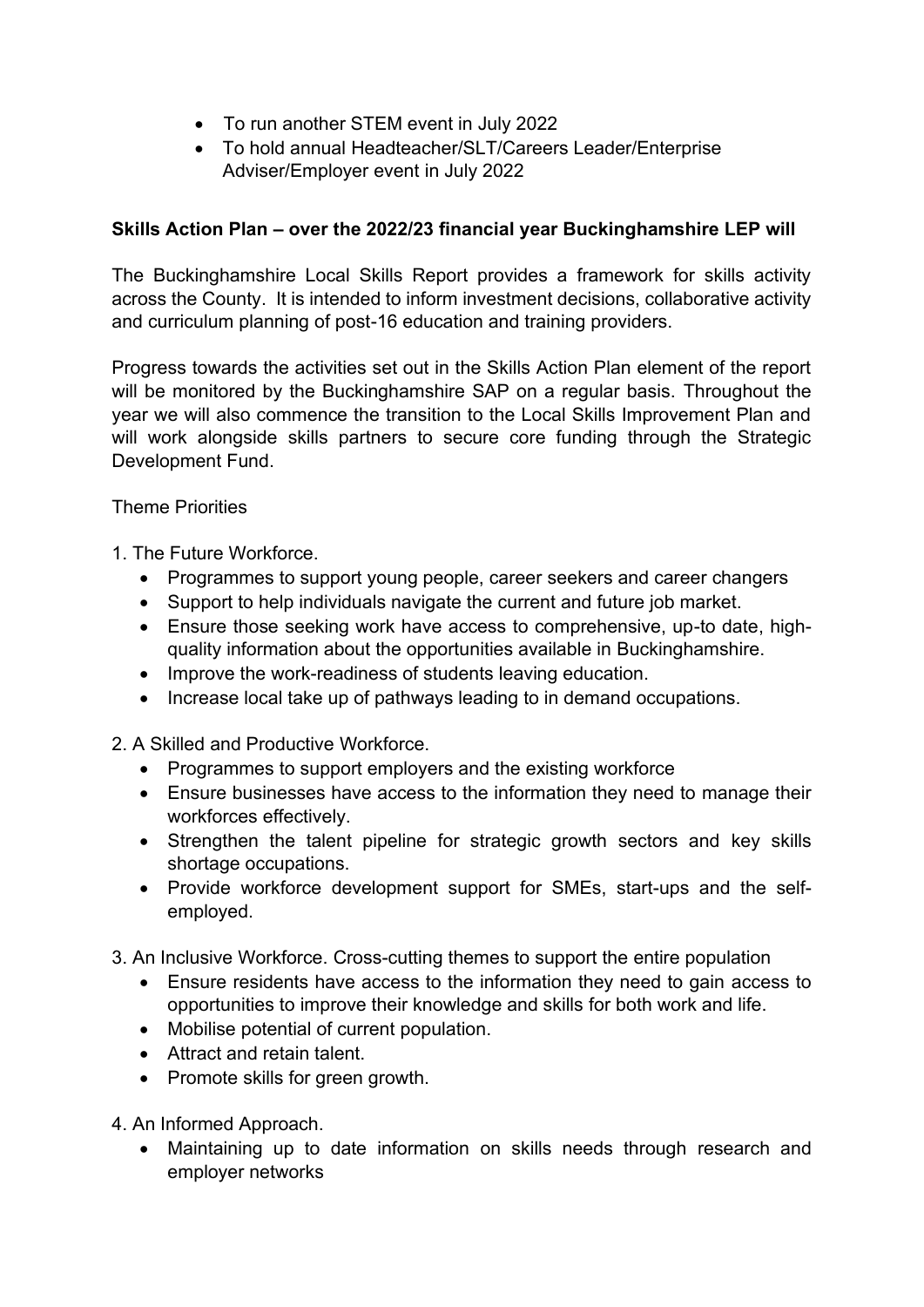- Maximise the impact of national skills policy on the local economy.
- Produce and disseminate high quality LMI and research.
- Maintain sector sub groups to inform policy, strategy and actions plans and share good practice.
- Update the Buckinghamshire Skills Strategy.

5. A Digitally Able Population.

- Ensuring access to digital programmes for the whole population for work and life
- Ensure residents are able to develop their digital literacy so they can access the services they need to meet their basic health and well-being needs.
- Ensure residents have access to education and training programmes enabling them to develop their digital skills and take up emerging digital careers.
- Champion the adoption of new technology and development of employee skills amongst SMEs as a lever of growth.

## **The full report can be accessed via the attached link [Buckinghamshire Local](https://www.buckslep.co.uk/wp-content/uploads/2022/01/Buckinghamshire-Local-Skills-Report-2022.pdf)  [Skills Report](https://www.buckslep.co.uk/wp-content/uploads/2022/01/Buckinghamshire-Local-Skills-Report-2022.pdf)**

| <b>Performance</b> | <b>Target</b>                                                                   |
|--------------------|---------------------------------------------------------------------------------|
| Coverage           | At least 46 schools and colleges in the LEP signed up to the Enterprise         |
|                    | <b>Advisors Network (EAN)</b>                                                   |
| EA                 | An Enterprise Adviser to be recruited for every school or college in your       |
| Recruitment        | EAN/Hub                                                                         |
| <b>EA Matching</b> | Number of establishments in the EAN matched to an EA at least once:             |
|                    | 98% of schools / colleges in EAN/Hub to be matched with an EA                   |
|                    | All schools and colleges across the Network and Hubs should be<br>offered an EA |
| <b>Benchmark</b>   | All EAN schools/colleges to achieve at least 2 Gatsby Benchmarks                |
| Performance        | (BMs) All Hub schools/colleges to achieve at least 3 BMs                        |
| % Achieved         |                                                                                 |
|                    |                                                                                 |
| Stakeholder        | 70% or higher stakeholder satisfaction (EAs, Cornerstone Employers)             |
| Satisfaction       |                                                                                 |

## **Careers and Enterprise Company Target KPI's 2022/23 Academic Year**

## **Buckinghamshire Enterprise Zone**

During 2021/22 the initial Memorandum of Understanding (2016/21) and implementation plan for the development of the Enterprise Zone was updated to set out the delivery targets for the next 5 year period up 2026.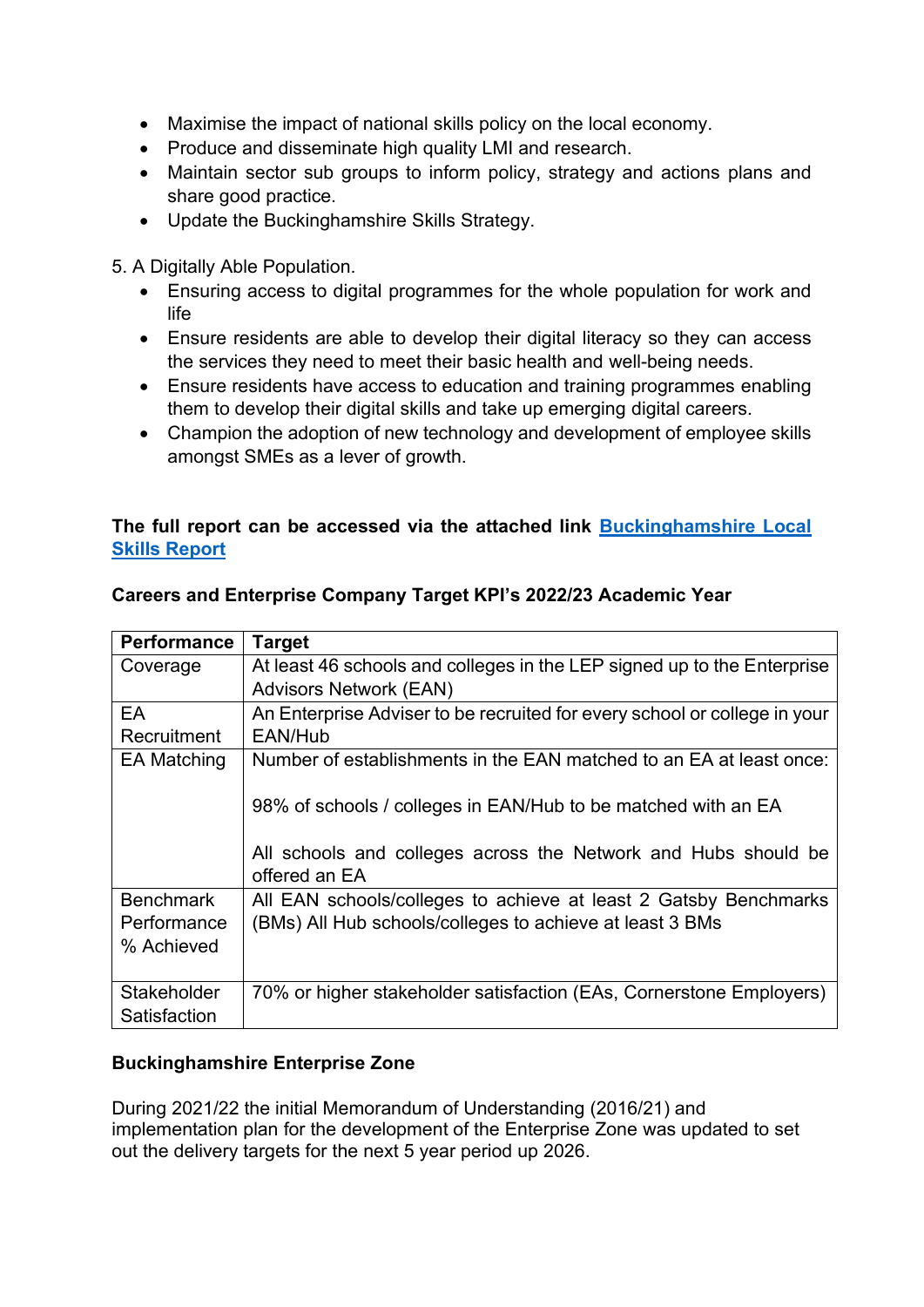During the next 12 months our focus will be to advance the delivery of new commercial floorspace in line with the implementation plan. Our principal areas of focus for each EZ site will be:

Silverstone:

- Work with TotalSim, MEPC and University of Buckingham to progress the Sports Innovation Campus.
- To support MEPC in the development and promotion of the final phase of development of the Existing Enterprise Zone site opposite the circuit entrance.
- To work with the British Racing Drivers Club to support the expansion of the trackside employment space and potential Enterprise Zone expansion as part of a net zero innovation and testing hub.

#### Westcott:

- Develop programme of funding support for 10-year development plan for Westcott Venture Park.
- Complete Construction and Operational Use of the Drone Port Testing Facility.
- Work alongside Patrizia to develop the masterplan and commercial investment strategy for the Westcott site.
- Work alongside the UK Space Agency, Satellite Applications Catapult, commercial and academic partners to establish a permanent training and research hub on site.

#### Woodlands:

- Following the securing of the outline planning consent; seek to progress and conclude landowner contractual obligations; procure planning/design work on EZ access, principally the Woodlands roundabout but to include internal spine roads to accelerate the provision of employment floorspace within the planning consent framework.
- Develop agree and launch the marketing and sale prospectus to secure an investment partner.

## **International Trade & Investment Activity**

We will support international trade and investment activity by supporting the provision of local business intelligence, grant funding and levelling-up focused projects, on behalf of the Department for International Trade.

We will seek to secure a minimum of 20 new international investments into Buckinghamshire of which over 50% will be considered to be high value by the Department of International Trade.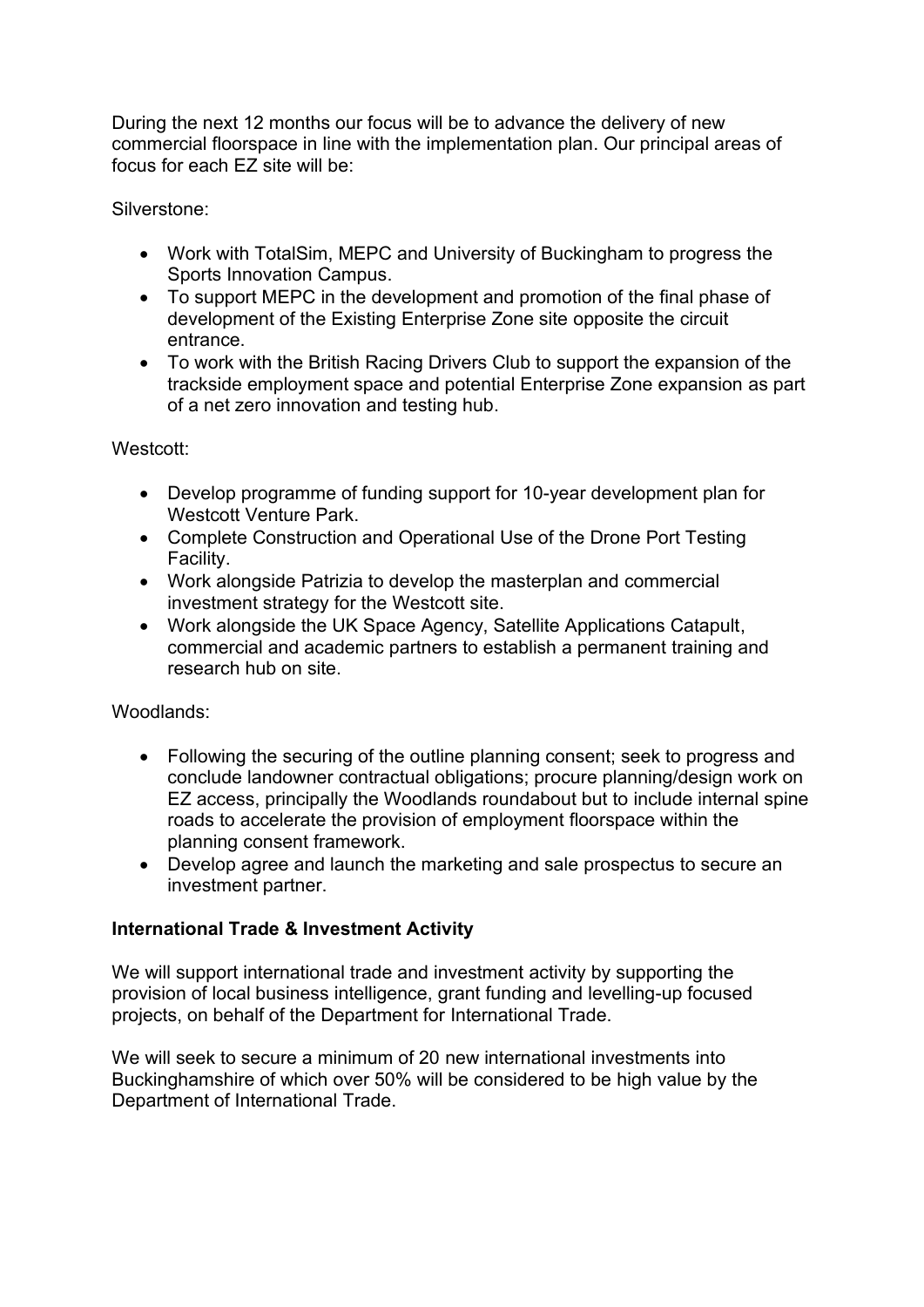We will work in collaboration with neighbouring LEP areas to develop High Potential Opportunities (HPO) for the region to be promoted via international posts and will support the hosting of a minimum of 3 international trade delegations to the region.

# **Strategic Activity**

# **Economic Data & Business Insight**

All of the strategic activity delivered by the LEP will be underpinned by relevant, up to date business intelligence and insight. We will look to further develop the Buckinghamshire Economic Observatory to support collaboration across the research community and to provide a one stop shop for business intelligence relevant to the Buckinghamshire Economy.

We will also utilise the convening power of the LEP and our Growth Hub partners to arrange a minimum of 6 business roundtable discussions and events throughout the year, hosting Buckinghamshire MP's, business representative organisations and public bodies to support the development of our strategic activity informed through insight.

## **Strategic Partnership Working**

Buckinghamshire LEP will also provide support for the development of a new County Deal investment proposition for Buckinghamshire to support the Levelling Up and devolution ambitions of Government and Buckinghamshire and help deliver the Vision for Growth for Buckinghamshire. Buckinghamshire LEP, incorporating both growth hub and skills hub, will help convene the business community to work closely with Buckinghamshire Council, education and health sector partners to ensure that the needs of local business are understood and met and that the role that the business community can play in delivering an ambitious new deal for Buckinghamshire is clearly heard and incorporated into the emerging proposals.

We will also be working collaboratively with key partners in the following areas of strategic development :

## **Buckinghamshire**

- Buckinghamshire Cultural Strategy, Energy Strategy, NEP Biodiversity Strategy and Natural Capital Plan, Housing Infrastructure Funds, Bucks Planning Policy, Aylesbury Garden Town, RAF Halton.
- Local Community Board Development and Integration
- Support Devolution proposals for Buckinghamshire through the evolving Buckinghamshire Growth Board structure
- Sector Action Groups linked to Local Industrial Strategy Delivery Space, Creative Industries, Health and Social Care, High Performance Technologies and Digital.